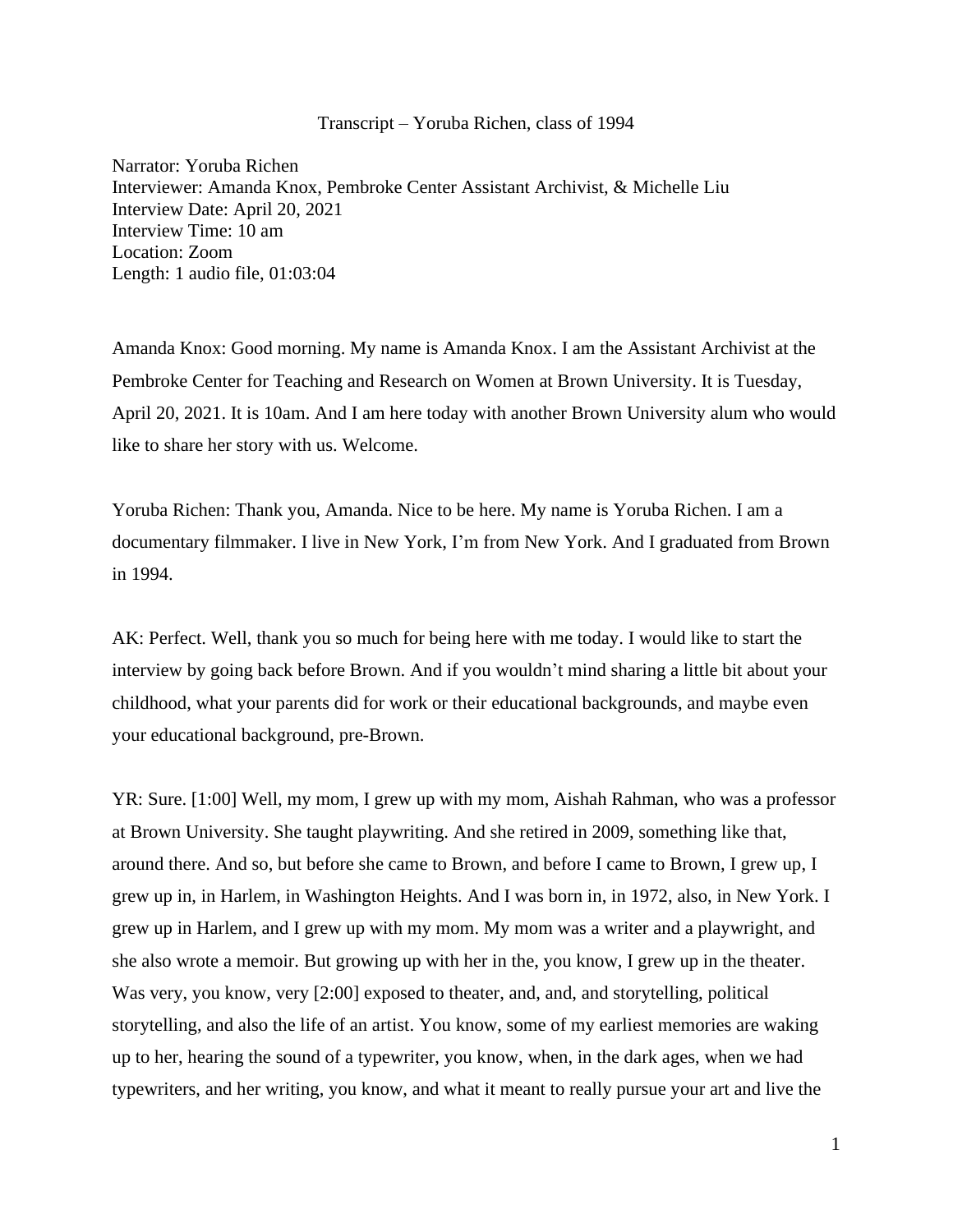life of an of an artist and try and get your, you know, work out there and, and having something to say. My mom was very political in her work, and a bit ahead of her time, as well. She, you know, an example of this, she wrote a play about a police brutality case in 19 – that was produced in 19 – she's writing it in the early 80s, really before anybody was talking about, you know, the score scourge of police brutality that we now are seeing [3:00] on video and televising on, on TV. But she was writing about, she was writing about those, you know, those kinds of things. She's writing about, she wrote a play about Zora Neale Hurston in the early '80s. Again, before, obviously, Alice Walker had made her pilgrimage to Hurston's grave, but you know, now we are, these names now are much more familiar and common to the wider public, I think, than than when she was doing that work. She is also from New York, and Harlem. So I think, you know, especially at that time, there was, she had, and she had also been a part of the, the sort of Greenwich Village scene in the '50s and '60s. So, you know, I grew up seeing New York through her eyes, in terms of the arts, in terms of the vibrancy [4:00] of, you know, of, of New York and Harlem and, and politics.

So, she sent me to, in terms of educational, educationally, I lived in Harlem, but she sent me to a private school on the Upper East Side, called The Town School. And I went there from kindergarten to, to eighth grade. And it was, you know, that was in the '80s, late '70s and '80s. And New York was much more, well, New York is still segregated, but it was much more segregated at that point. You know, it was, you know, white people didn't come uptown necessarily. And it was just much more divided. And I think something that shaped me, and I actually wrote my college essay about this. I wrote my college essay about [5:00] growing up in Washington Heights and going to school on the Upper East Side, and the different worlds that I traversed with that. I, you know, I took the bus from, from where I live to the Upper East Side, you know, for, for nine years, and really that bus, there was at that time, the dividing line in the city was that 96th Street dividing line, especially, you know, on the east side. And you could really see the difference, you know, in terms of, you know, in terms of racially, economically, so it was a very visual, very visceral sort of everyday thing.

And, of course, I lived in a black neighborhood. And, you know, with, I had a very tight, beautiful building that we lived in. But it was very different than my white classmates, [6:00] for the most part who grew up with, you know, who were, who, for the most part, had a lot more money. You know, we, you know, country houses in the Hamptons. And, you know, one of the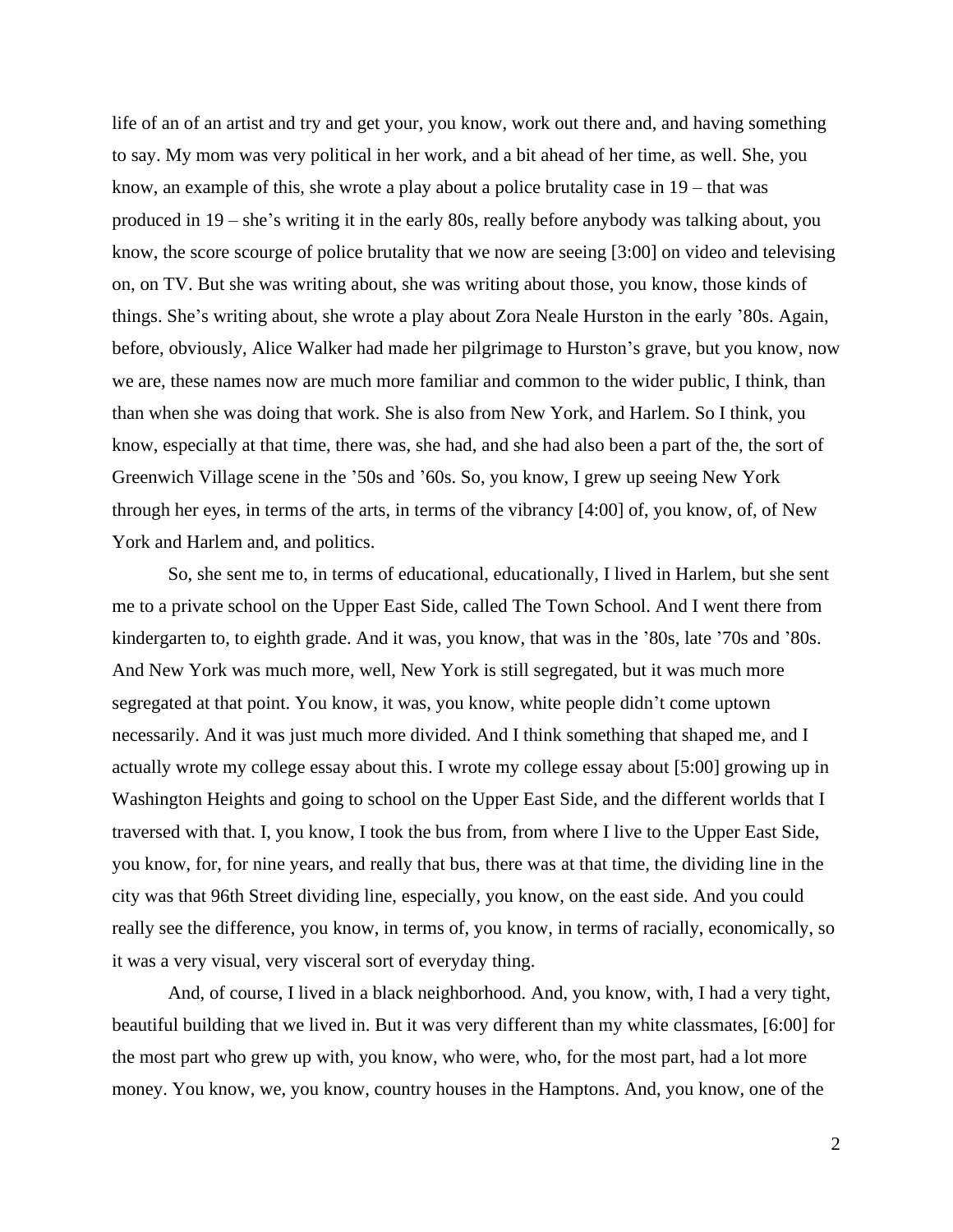things that I always, that I always you know, that sort of epitomizes that as a youth, we used to go to school on Fridays at 1:15pm. And the reason why we got out of school at, early on Friday, was so they can beat the traffic to get to their country houses.

## AK: No!

YR: And yeah. And I actually think that they, they don't do that anymore, because I am in touch with the school. They've been very, and it's a progressive school. I mean, it was, you know, it was also a progressive private school, and they've made, since then they've made I think, a lot of changes around diversity and, and all of that. [7:00] They brought me back to, you know, to talk with me, and, and, and, you know, have me involved, you know, profile me. But at the time, I was, you know, for a long time, I was the only black, African American kid in the class. I had no African American teachers. And it was, you know, it was definitely it definitely shaped my, my view of, you know, who has access to resources, income inequality, I don't think we were calling it back then. But just like, you know, rich, you know, who has access to resources and who had political access, too. That was a time in the '80s, where New York as I said, it was much more racially divided. We were going through our own, you know, police killings, not only police killings, but racist crimes. Howard Beach, [8:00] Mike, Mike Griffith was a police killing, Eleanor Bumpurs, a police killing. I mean, this stuff was happening in New York. It was the rise of Al Sharpton, you know, that's where he came to fame, because he was actually speaking out about these things. We were being, in our concerns, as African Americans generally were being not taking seriously and being dismissed.

So it was, I remember it being a very, and in the midst of all this, you know, I'm going to these, these different worlds. And, of course, we had, you know, there's also the, the crack epidemic, which is kind of sweeping New York City and different communities. And, and, you know, all the, the anti-apartheid movement, as well, you know, that was something that was, you know, very prominent in New York. And, you know, we would go and marches and, you know, around and, and the, the anti-apartheid movement, [9:00] you know, as the '80s progressed, became, I think, was really something that kind of shaped me in my own, like civil rights, you know, civil rights movement, having been, you know, not born in the '60s, but that movement really being, you know, something that we were all like, involved with, and watching. But at the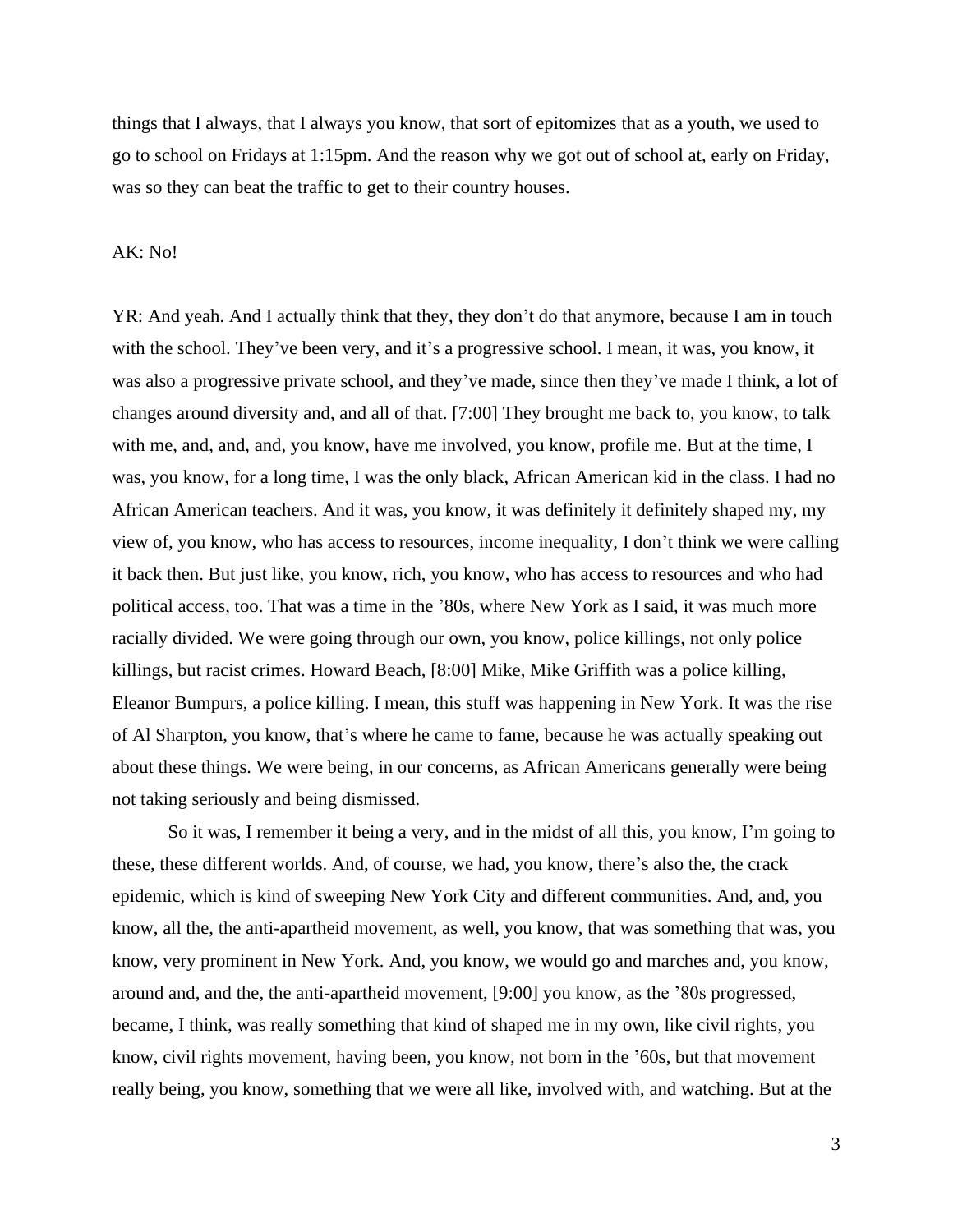same time, all this stuff was, was happening and, you know, it's, it's all the politics and the, sort of traveling between these different worlds.

I also, you know, got a great education, and, you know, thankful for that, and, and made me have to deal with like different people and have to deal in, in multitude of, you know, different circumstances. And, you know, I think my mom helped me navigate that and, and meanwhile, I was doing a lot of theater stuff. So, I was always like in [10:00] acting classes and, and, and exploring that part of myself. And that led me to high school. And so in high school, I was, all my peers, and I was actually about to go to, to, to continue the private school education. I was accepted, I auditioned and I was accepted into performing arts high school in the city, known as the Fame School, it's called LaGuardia [Fiorello H. LaGuardia High School of Music & Art and Performing Arts]. That was, they changed the name, I think was like the year before I got there. But I was a theater major. And that was a great experience. Very different from, you know, my, my elementary education, school education. Everyone, you know, it was, it was, an art school, theater, music, dance, and visual art. And everyone was there from all over the city, who were there for their art. And it was incredibly [11:00] diverse. It was really fun. I met great people. Still, some of my best friends are from, from high school. And it was so necessary for me to, you know, to that it was, it was, I don't know what I would, if I didn't go there and I continued to private school education, which of course, my mom wanted me to get the best education. But it just was really a great move, was one of my best moves when I decided to go to LaGuardia. And so that was high school, and I did a lot of theater.

And it's funny when I applied to Brown, so I feel like things are so different now with like, you know, applications. So I remember I applied to like five schools, like I think now people apply to like, so many more, yeah. But five schools, like that's, you know, that's a good, and you had one backup and the you know, and then Brown, and one reach. And I remember, I applied [12:00] to schools that actually did have, you know, that were sort of, at least a few, that were known as, like, you know, to have a theater, a strong theater program. And I remember talking to my, the head of the theater department, and, and they were like, "Well, Brown is not really known to have a great theater department." And I was like, okay, but, you know, I was accepted, I was accepted early, which made my senior year really even more fun and great. And, and then when I got to Brown, and one of the best discoveries was how vibrant the theater department was, and still is. So yeah, that's my, my lead up to, to entering in 1990.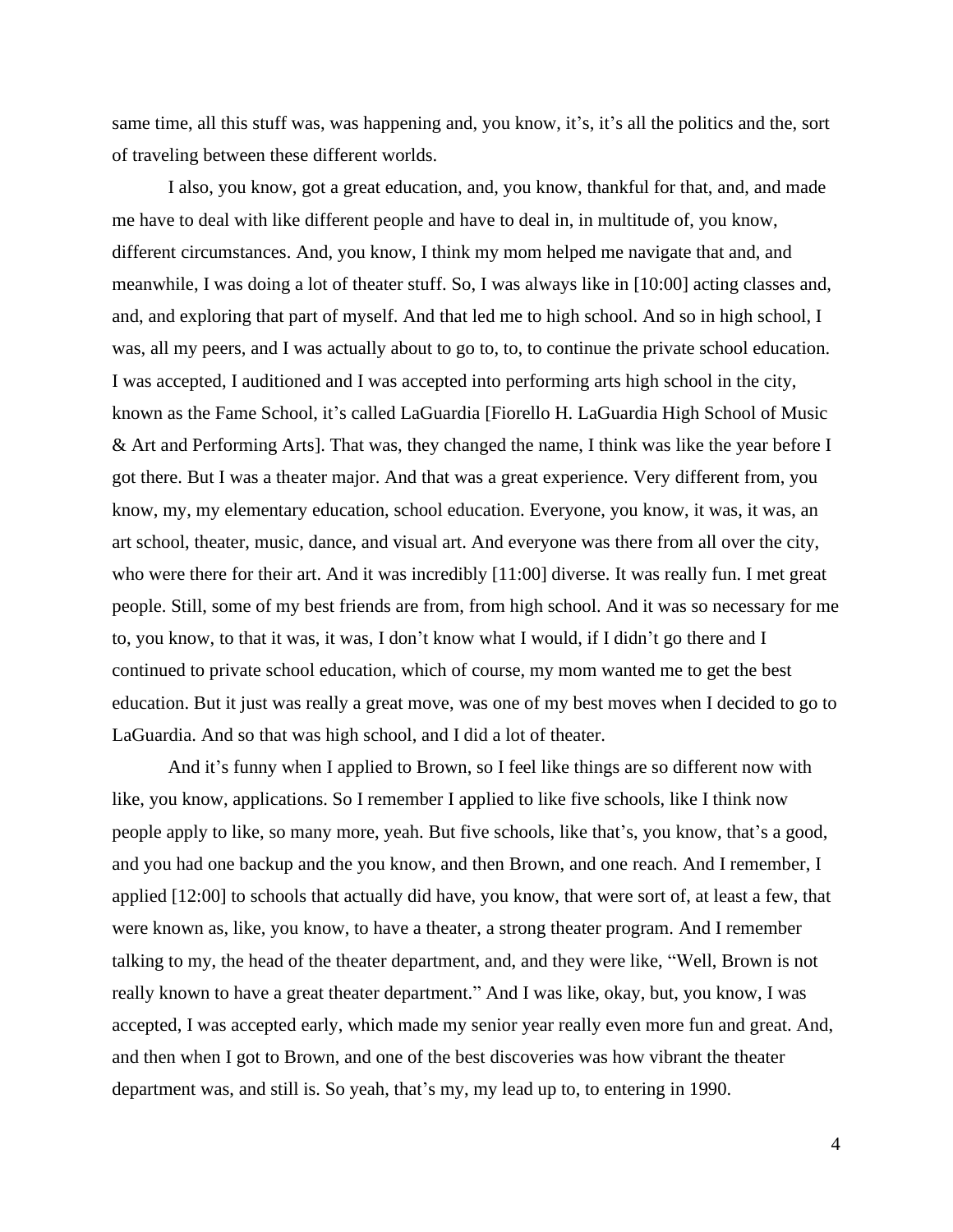AK: So can I ask you a couple of follow up questions, I'm backtracking a little bit. On the news this morning in particular, I was watching Good Morning America and Robin Roberts was interviewing somebody [13:00] and asking, how should we talk to our children about the Derek Chauvin trial and what may or may not come out of it? If you're comfortable sharing, do you remember having, your mother having conversations with you and kind of learning about and grappling with the racism in, in your community as a child and a young person?

YR: Yeah, for sure. I mean, I think it's, it was something that was, that we always, you know, talked about and discussed. You know, for example, I mean, literally, from the first moment, I mean, I had this and it's sort of the classic, classic thing, in some ways, but, you know, in kindergarten, I remember, you know, we learned about Christopher Columbus, right. And, you know, coming home my mom was like, "Christopher Columbus did not discover America," you know. So from a very early, you know, early age, [14:00] she always encouraged me too, because she knew I wasn't going to get that kind of learning from schools that she needed to supplement my education around, you know, my own people and our history. And so she always said that, you know, from, you know, from childhood books about our heroes. You know, I think of, I remember a book about Benjamin Banneker and George Washington Carver, and, you know, and other folks. And then also encouraging me, too, when we, a little bit older, when we had reports, right, we had to do you know, these reports, and she was like, "Why don't you do a report on Adam Clayton Powell Jr.? He's a really, you know, fascinating and important civil rights person." "Why don't you do a report on," I remember, I did a report on [15:00] Sally Hemings in eighth grade. And you know, who she was. And, you know, so she always, there was always that, and then there was always talk, it was just ingrained of, you know, what's going on. And, you know, we'd watch the news together or, you know, we'd be, as I said, we go to, you know, to, to theater together. And these were just all these issues that that were talking about. And not just about racism, but also about sexism, as well. And in the, the connection of, you know, how African American women in particular, and that those are the kind of stories that she was writing about, you know, in her, in her plays. And so that's really where she was. And I, I also didn't, you know, as I've gotten older, as I've gotten older, and even when she passed, really, you know, really understanding what she was trying to do. I didn't necessarily understand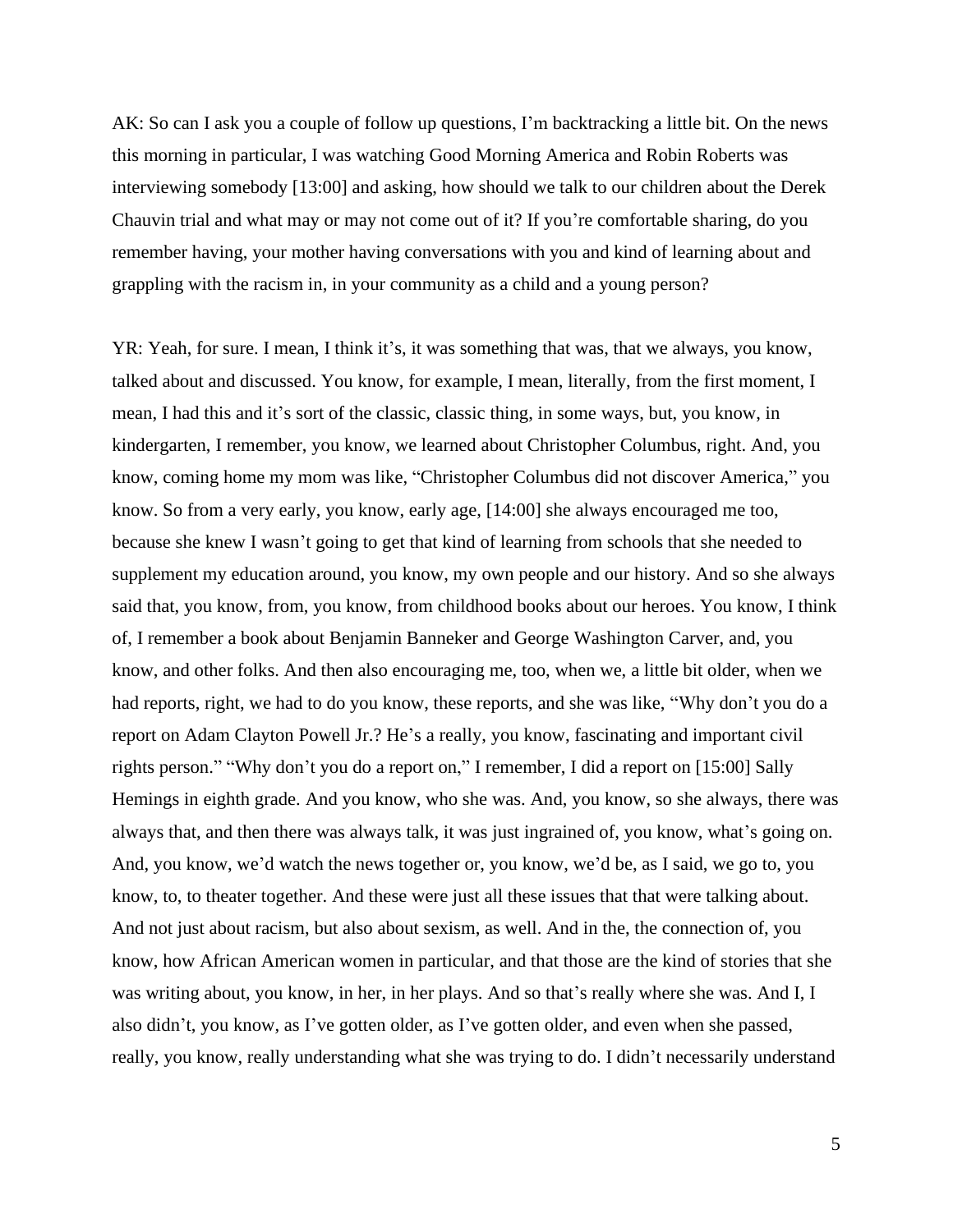it as a, as a kid. [16:00] I was like, growing up as a kid, like concerned with my own, my own stuff, but yeah, it was always a part of, a part of my world.

AK: And was your mom teaching at Brown while you were in high school?

YR: No. Okay. So, she and I always say that she followed me to Brown.

AK: Oh, OK.

YR: So I, I was accepted right. And then she and, you know, obviously the admissions is different than the theatre department. But the year that I was accepted, her play, one of her plays *Unfinished Women Cry in No Man's Land While a Bird Dies in a Gilded Cage*, which is about the, these women, these women in the '50s, who are at a home for unwed mothers who are deciding whether to give up their child and, and also simultaneously about Charlie Parker and his last days. So this is 1955. And the play was done, had been performed at the Public Theater, and was very sort of well-known on college campuses. [17:00] It's been done, it's been done, it's been performed on, on the university campus for many years. And so Brown shows that play, to be, you know, to be performed at the Mainstage Theatre the year that I was accepted. So that play was performed my freshman year. And I think, I believe it was the first African American play, play by an African American playwright, that was performed on the Mainstage Theatre, I believe. You have to double check that. And so that's when they, so they established a relationship with, the theatre department establish a relationship with my mom. And then she ended up coming. So that was my freshman year and then she ended up being invited to come up to teach for a year. I think it was my sophomore year, maybe my next [18:00] year, my junior year, forget. And then she was, you know, a tenure, then, you know, she became a tenured professor. So she came after me.

AK: So then having only applied to a handful of schools, did you have like a college counselor or what, what made Brown be one of the schools that you wanted to apply to?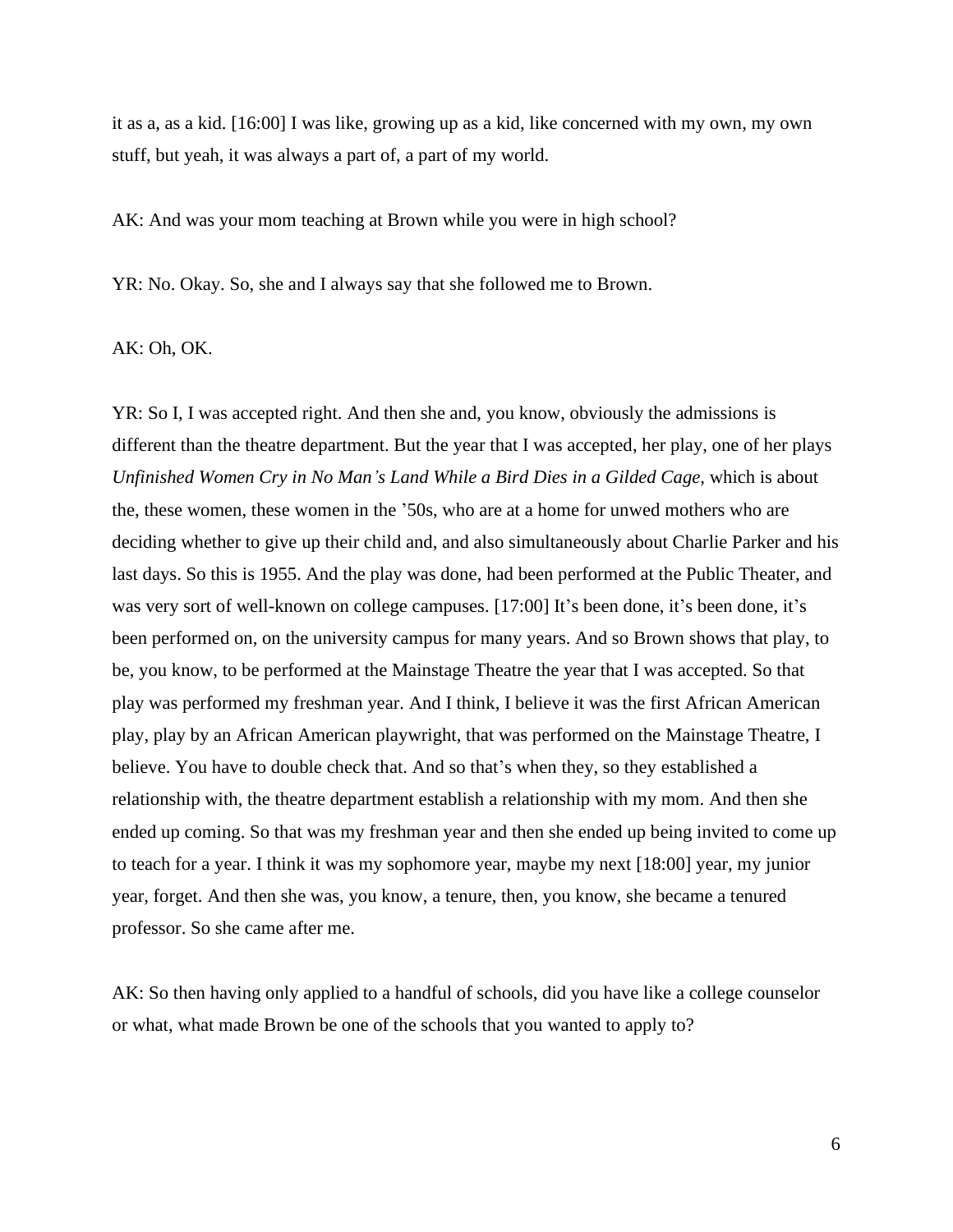YR: It's going to be very, it's going to be very trivial, like frivolous. So what, okay, so I applied, Brown was not my first choice. Okay, so I remember I got that book. That was like the best that was, you know, it wasn't the US World Report's thing, but it was a book about the best colleges, right. And what appealed to me about Brown was the, they're like, it is the liberalist of the Ivy, most liberal of the Ivy's, I like the size of it, it didn't seem too big or too small. [19:00] You know, what is it like 5,600 or something with the grad, something like that? And it's said that they stacked, like, during the Vietnam War or something, no. Something, it was something like, they, you know, that they had, I forget. It was some sort of antiwar thing where like, the students had, I forget. It was something, I don't remember. But, but yeah, it was the liberal, the liberalness of it. And it said, it's like, you know, obviously academically rigorous, but also really fun. They were like it's also like, ranked the most like fun place. So it was those things. I mean, that was like – and it was close to me. It was, you know, close to New York, but not like so far. So that was good that you know, it was really – and then of course, as I you know, reached out to talk to other people and graduates [20:00] and it just was all positive. It was all great. I remember I didn't have, particularly when I visited, I forget if this is before or after I was accepted. I didn't you know, it's not like when I came there I like fell in love, like on the visit. It was I don't know, it just was like, perfunctory. I did like my interview. I remember liked the guy who interviewed me. So yeah, it was literally because it was fun, political, and academically rigorous. Yeah.

AK: OK. So then, so you're going into Brown thinking that it's these things. Do you have like, what are some of your first memories of being a student on campus?

YR: Oh, jeez. So my mom brought me up and I was in – what's the dorm near the Ratty? The Quad. I was in the Quad. [21:00] My first memory. I had this roommate that I felt like we didn't have anything in common. And I ended up moving out of that room. This, my second semester. It's been a long time. Oh, I do, I do. I remember. Oh. OK. Yeah, yeah, yeah. I have to get back into the head.

AK: Yeah.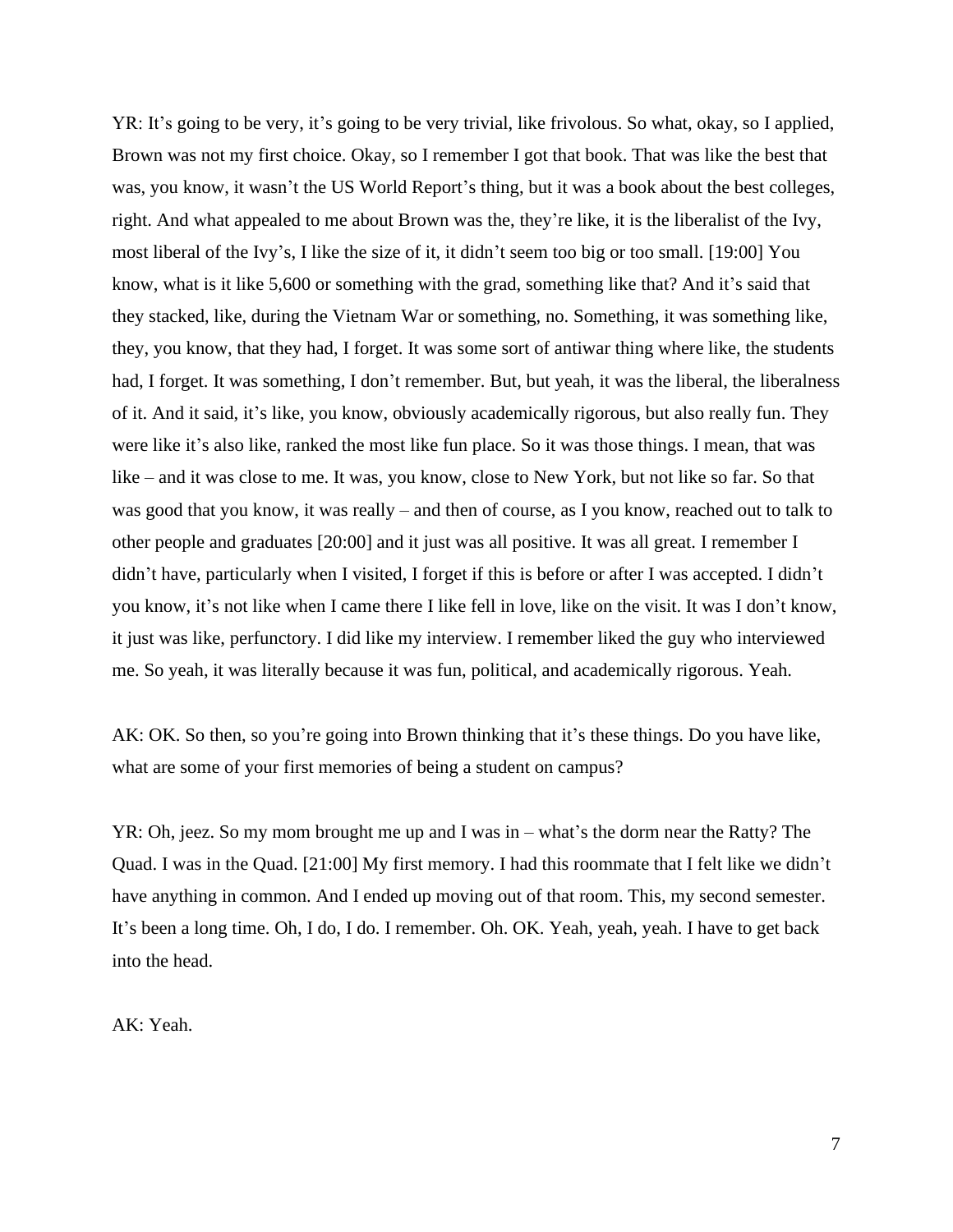YR: So one of the things that I thought was really great was they've, I know, they've renamed it, but the Third World Orientation Program. And so that was when they had students of color – I don't know, I think they've renamed it, but I think they still do it – come early, like a week before. And basically, you know, get to, to know each other. There's different exercises that, you know, getting to know you exercises, [22:00] exercises around race, about being in a predominantly white space, all of that. And, and it was really good. Like, it was really, really good. I, and when the, you know, the other students came after that week, I feel like, there was a, you know, there was some kind of bond between students of color. And, you know, to help, even if it was just a, you know, comforting look, or being up, you know, being one of a couple of people in a certain space, or one of the few people of color in a class, I thought that was a really important week for us. So that was one of my first memories that that was really positive.

And then I, I remember I had a hard time picking classes. One of the things that I wish that I had done better, or that Brown supported a bit more, was the, [23:00] working with your, you know, who's assigned as your, your, what's it called your, your academic counselor, your academic –

## AK: Advisor or something?

YR: Advisor. Yeah, exactly. Your academic advisor. And I just feel like my academic advisor was not particularly helpful. So I felt a little, and you got that big book at the time, and you just like went through the class and like, this looks interesting, this looks interesting. So that I remember being a bit hard, and probably would have made different, you know, it wasn't until I think, like, you know, soph, certainly sophomore, junior year where I began to have, you know, more of a sense of how to navigate that. So that's, that's probably my biggest criticism about Brown is that the, at least at that time, or at least in my experience, that I felt like my academic advising wasn't as helpful as it could, as it could have been. But then I also [24:00] immediately got into theater. So, you know, some of the first things that I did, I was in acting class, you know, my freshman, my first, my freshman year, my first semester. I was auditioning for, for plays. I'm trying to remember what I did my freshman year, but I was immediately in the, you know, in that scene, and that felt wonderful. And yeah, and that was a real, you know, a real big part of my experience, like my entire time.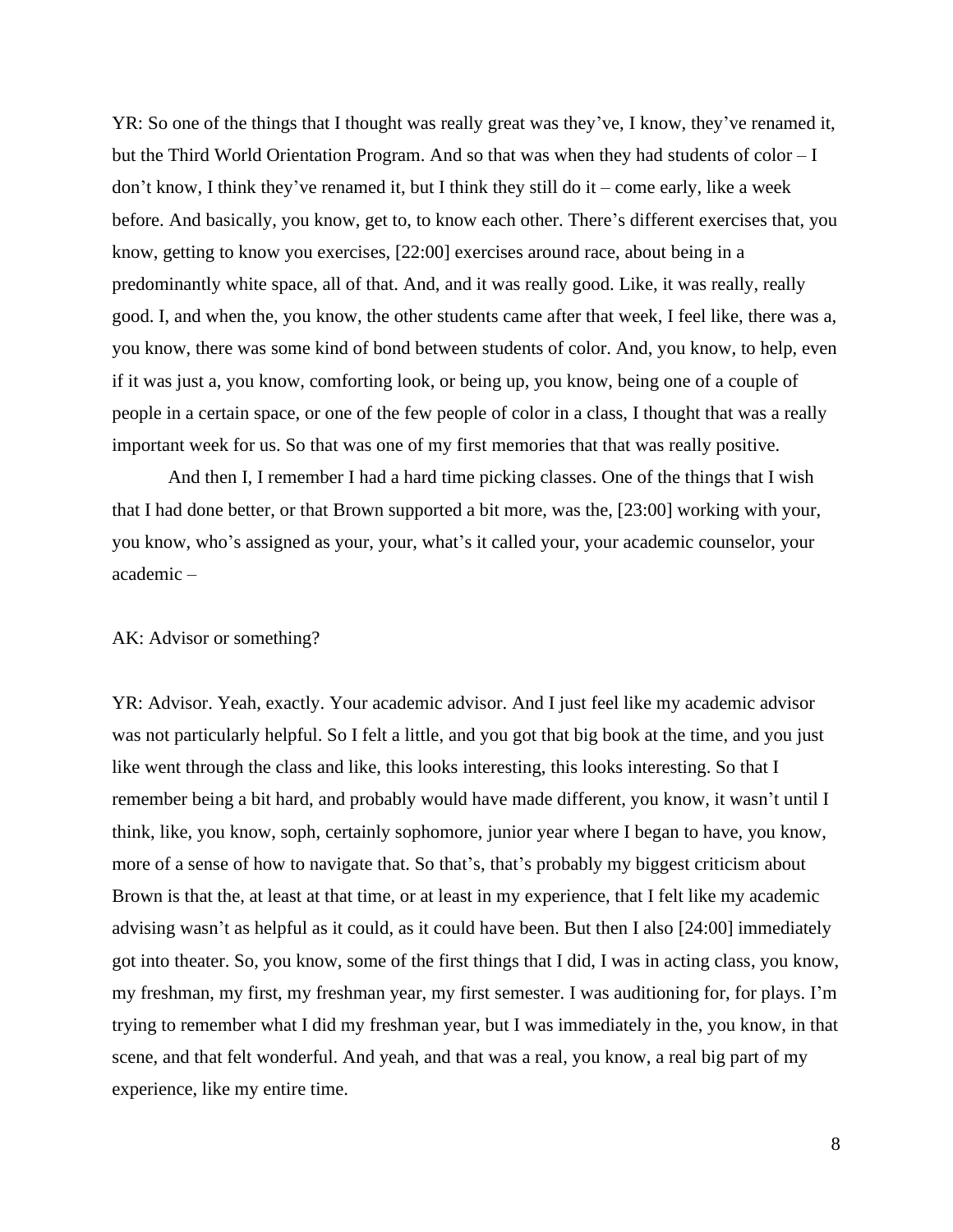AK: How did your experience on campus at Brown compare to that of what you were living and experiencing before Brown in terms of seeing these stark socio-economic contrasts, lack of diversity, things of that nature?

YR: Yeah, it's funny. I remember, so, one of the things I do remember when I got there, I was like, oh, I'm back to Town School. [25:00] Well, because first of all a bunch of people who went, I went to elementary school with were there. You know, they had gone mostly through the private school route. And Brown has big, you know, population, are private school students. But it also made me, I think having both experiences of Town School, so the academic rigor, and again, navigating, you know, the wealth, and the whiteness was helpful when I was at Brown. And then also being at LaGuardia, and being around really talented people, and seeing, you know, understanding that, you know, some people were, had qualities that, you know, are more talented than I was. Or, you know, or auditioning, you know, helped me also navigate [26:00] that part of Brown as well. Having, you know, having the arts, having that background in the arts and going into this community, where, you know, in the theatre community at Brown, where you, you also had really talented people, and really smart people, you know, sometimes they were one in the same. So I think it actually was a great, a great background to navigating college.

AK: And also, while you were on campus, there were of course, a lot of local and national events. A couple that come to mind, I think, I think you would have been on campus for the LA riots?

YR: Yeah, absolutely.

AK: The Anita Hill and Clarence Thomas case.

YR: Yeah, totally.

AK: Also on campus, there was the fight for need-blind admissions.

YR: Yeah.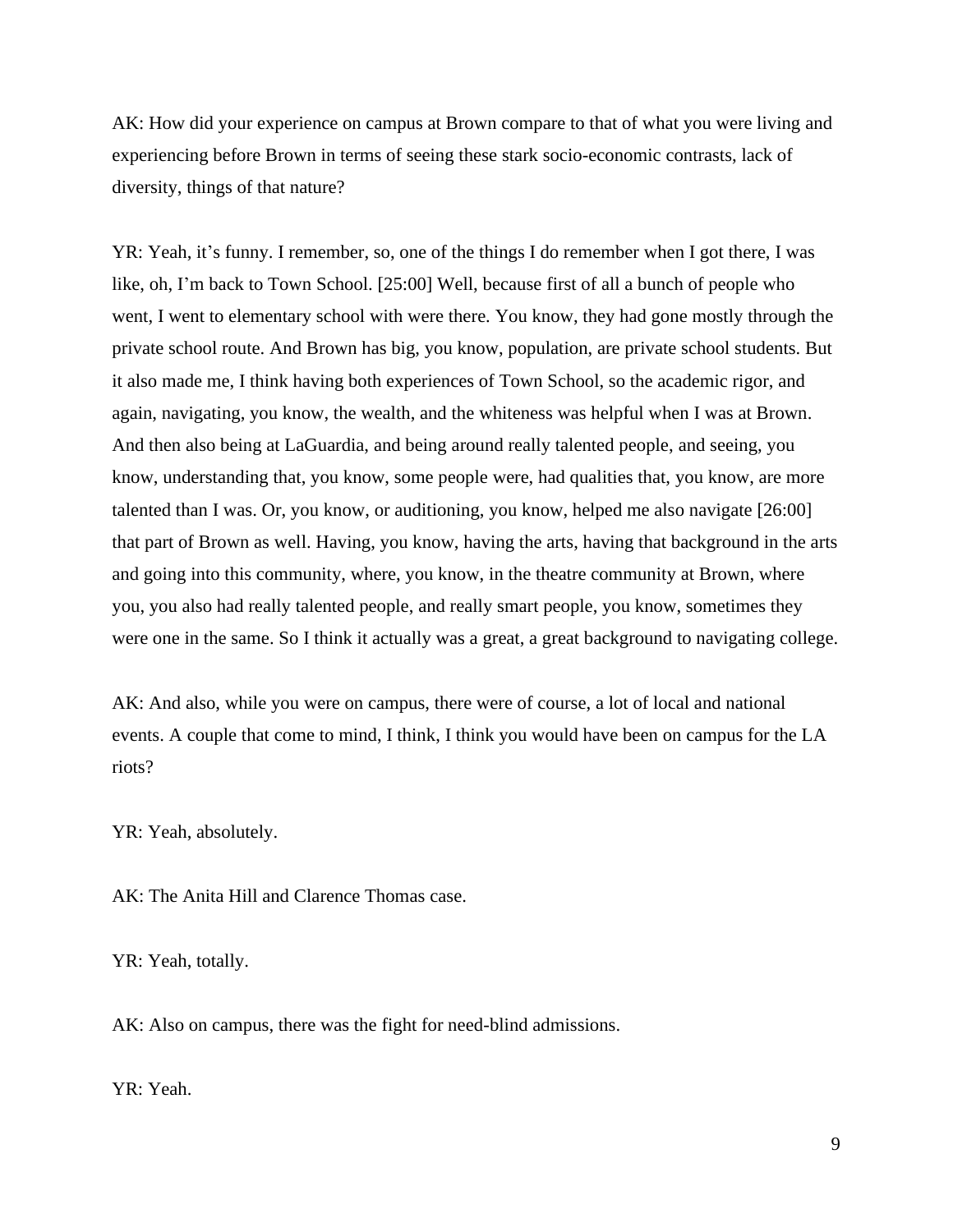AK: So were any of these impacting your experience? Or were you participating in anything around those, those or other events? [27:00]

YR: All of them. We, I remember that night Rodney King was beaten. And that was in '92. And we all came out on the lawn and protested and had held a vigil. You know, seeing that, that was one of the first times we've seen that video, a video of a black man getting beaten, and, you know, how we all felt. Absolutely. The Anita Hill trial. I remember that was, that, was that '91? So I remember like, kind of following it but not like because, you know, you really didn't have a TV at that time. So you know, you're kind of following it. And that was an ongoing thing like right, the Rodney King thing was repeated and repeated. That was, but the those were, you know, big events. Need-blind, I took part – that's the only time I've gotten arrested. So definitely, we took over the building. Understanding what [28:00] need-blind admission, admissions were and, and why we're fighting for them. Of course, Ruth, Ruth, the former president – was it –

## AK: Simmons.

YR: Ruth Simmons finally instituted it. So yes, I took part in that. There was also the first Gulf War that happened, and we went down, you know, and protested. We drove down, I remember and protested the war. There were fights over abortion. You know, I remember going down to pro-choice marches. This actually, I took a semester abroad, and during that time, this is the big LGBT march one of the biggest in DC. And so those are all the things that were, I guess some of the things that we're still fighting about, but other you know, that we were that was kind of the activism on campus. And of course, right before I got, because right before I got there, there was [29:00] the whole sexual harassment writing on the wall, you know, on the bathroom wall. Yeah. So that, I remember that when I arrived, that being a big thing. And there was also, and I was just talking about this actually with a friend of mine from Brown. The whole identity, not identity politics, but PC [political correctness], this whole issue around PC, which you know, now it's like, call it cancel culture, what have you, but that was something that was, you know, being debated at that time as well. I remember, we felt then that it was an, an assault, you know, to call it PC was an assault and it minimizes, minimized the concerns of, you know, people of color, of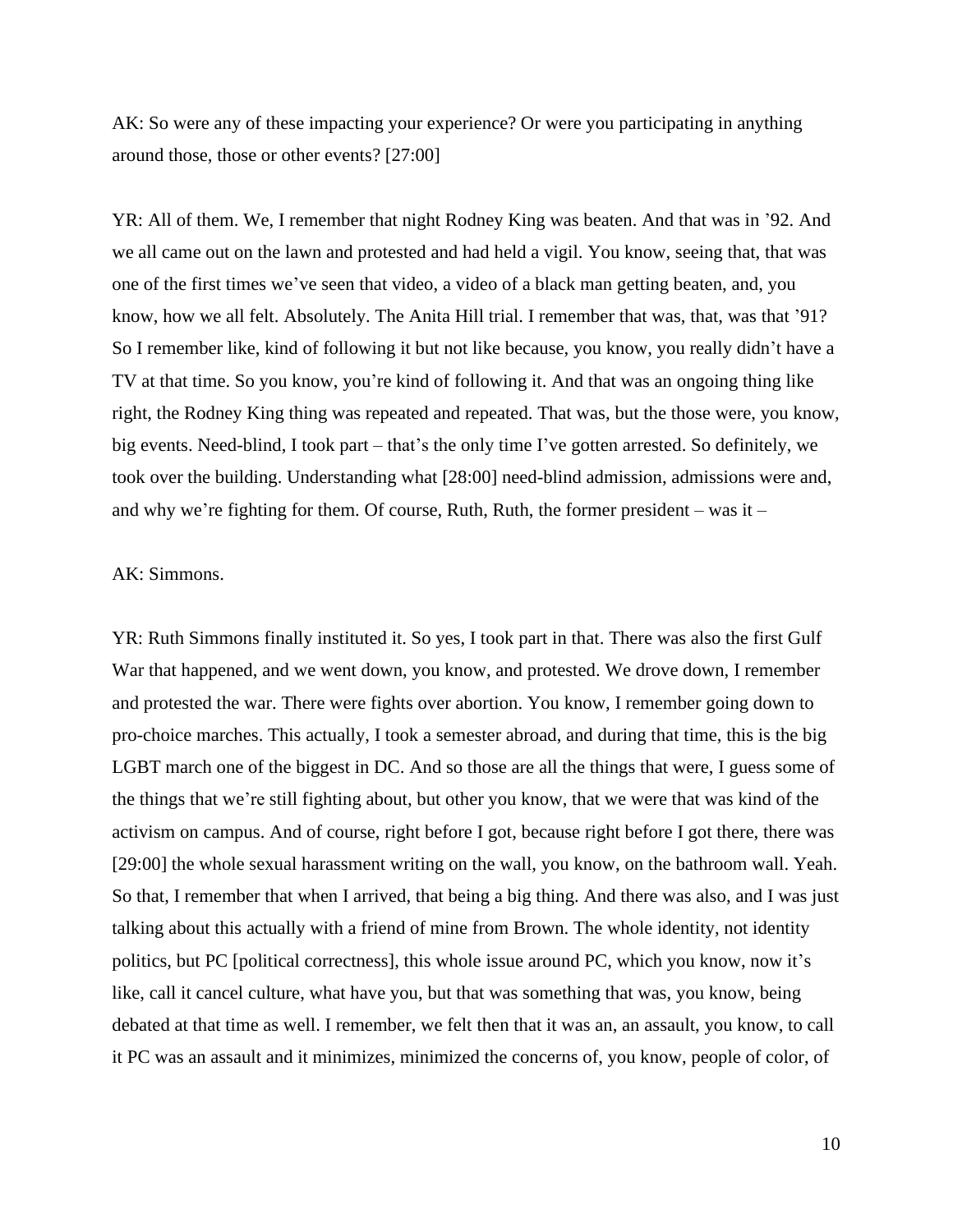women, and LGBT folks. So I do remember it being a political time and being actively engaged, you know, in in these issues,

AK: Can you paint some pictures? [30:00] Do you remember any of those protests or marches or vigils in like really vivid color? Could you share any one for us?

YR: So the Rodney King, I remember and again, granted memory, you know, it's a long time ago, but I do remember us coming out of our dorms and going on that front lawn. And I believe people made like, just sort of spontaneously, you know, made speeches and talked. I remember people were crying. I remember feeling like, wow, the way they're beating him like a dog is how this country treats black people. And it being the first time that I really like saw that visually, you know. And of course, we've seen that so many, too many times since then. And of course, the ones we don't see. And, yeah, it was just very, and I think people, I think we all needed to [31:00] come together, black people, and others as well, to, you know, be in solidarity to call out our grief and anger. I remember that being a really, a really big, big thing.

With the need-blind, which, you know, we ended up, now I hadn't taken, the organization, and a few organizations that had been working on need-blind, you know, had been pushing it. I wasn't active in that, in that organization, or in those organizations. Something that, you know, I had knew about and followed, but I wasn't active in that organization. But I do remember that day, that this planned takeover of the building. And, you know, I remember, we, you know, that they had started, I think, in the, [32:00] in the morning, and as people were going by, you know, more and more people joined. And, you know, feeling like this was, I do remember feeling like, this is something I'm willing like to take a stand for, and to put, to be a part of this, this movement. We all got arrested at some point, and then they brought us down to the police station. And, you know, and then of course, all the, the charges, I think, eventually were dropped. But it definitely felt important to, for me to take a stand, and I think for others. Even if you didn't quite, you know, people will, will, you know, quite understand the, the, you know, all the different dynamics, and you know, people will, will and you see this with young people today, oh, you know, "abolish the police is unrealistic." You know, "they don't know what they're talking about." You know, "need-blind, [33:00] we have a small endowment." You know, I remember that being the thing. "Brown has a small endowment, so we can't have need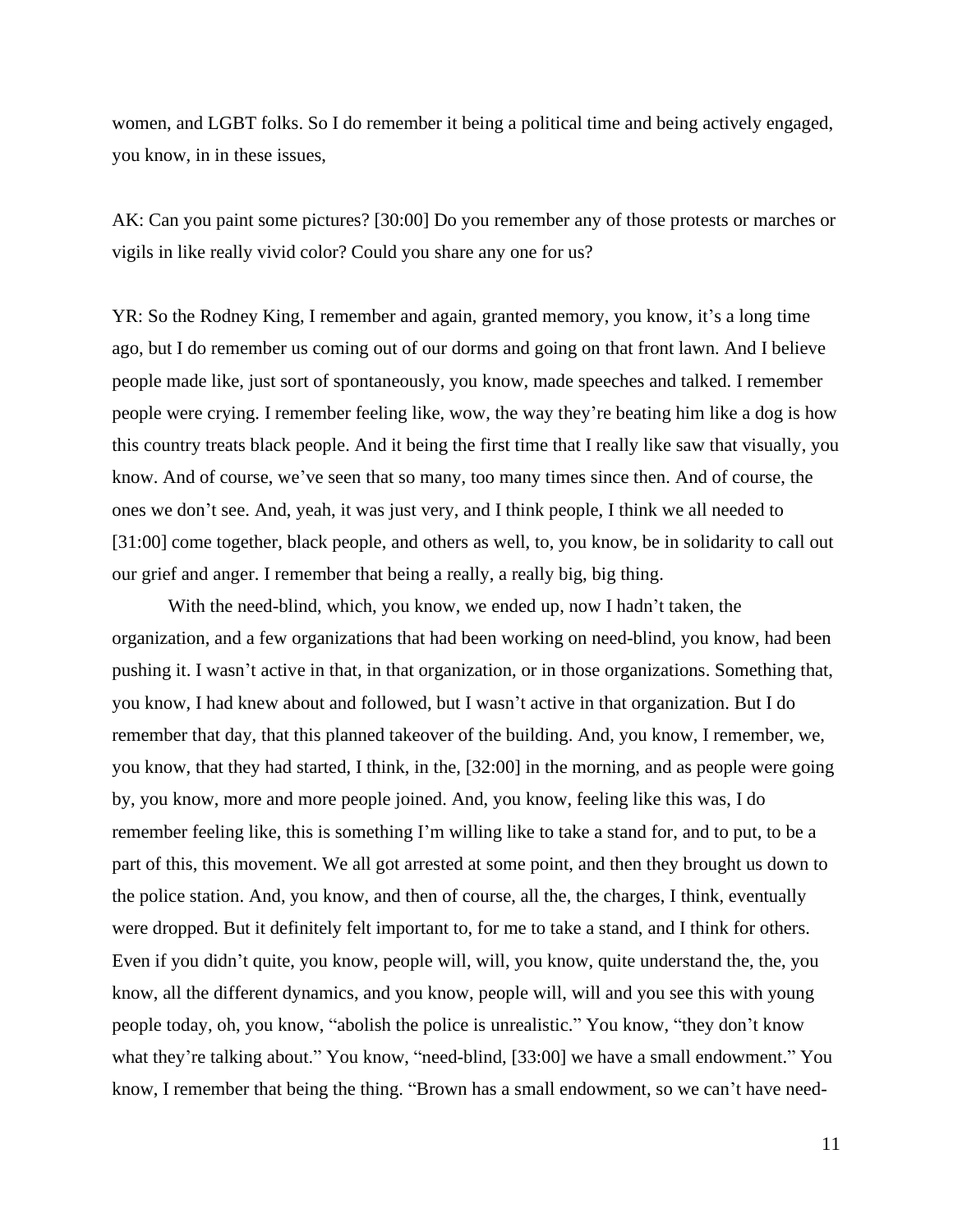blind." But then, of course, you know, Ruth Simmons, a few years later, 10 years later or so, does it. So it just, I always think about that when, you know, we're looking at as you know, as I'm older, and we're looking at these movements, and what they say can and can't be done. I mean, that's just a small, you know, a small example. But instructive.

AK: Similarly kind of jumping ahead quite a bit, have you participated in any marches or protests recently? And, and ultimately, my question is, do they look the same as they did 20 or 30 years ago?

YR: So this summer, you know, when the uprising began, was obviously during the pandemic, and I didn't participate. [34:00] But I, in June, I was called, by *The New York Times* to, and their production company, and made a film about Breonna Taylor's killing. And so I was down in Louisville documenting, you know, making this film in June, documenting what was going on. And, you know, we were, you know, we were recording, you know, taping or filming these, these protests that were specifically in, in Louisville. And the thing that is interesting, and I think this was across the country, you know, and black people kind of saying, obviously, we know this is nothing new, but we see more white people taking part in this than ever before. And that's the big difference. That's the big difference. And that is what I think gives hope, some measure of hope that this has reached [35:00] beyond, this is not just a black issue, this is a human rights issue. And I think the young people see that. And, you know, that's the sort of hope that we have that we can actually institute change. And I think that's the difference.

AK: That's a fascinating observation. And I'd like to follow up on that Breonna Taylor documentary in a little bit. But the one other thing I want to ask you about your time at Brown is what was it like to be at Brown, and I'm assuming living on campus while your mom was also there and teaching?

YR: And she always says, "I see you less now than I did when you were growing up." So sophomore year, no, okay, so sophomore year I lived in the Grad Center. And then junior year, I moved off campus, so junior and senior year, I was off campus. And then I was also away for one semester abroad. So, [36:00] I mean, you know, I'm a 18, 19, 20, 21 year old kid, and not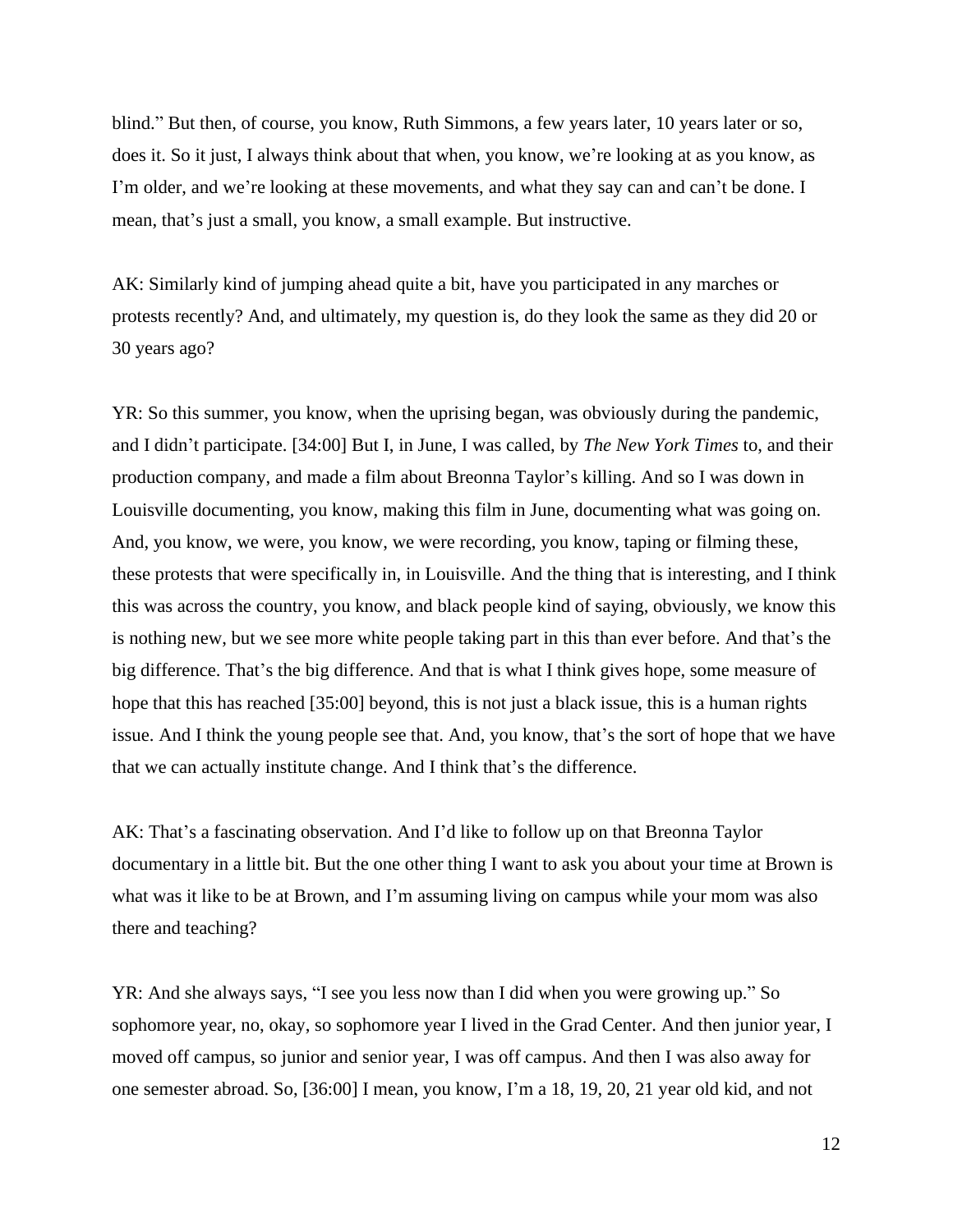trying to, like, hang out with my mom. So that, you know, it was really, you know, it did not, I did not, you know, I saw her sometimes, but I wasn't trying to, to hang out. I was, you know, I was in my own world at that point.

AK: So then looking ahead, graduation day comes. Did you have a job lined up on graduation day? How did how did you obtain your first job and what was that for you?

YR: Yeah. So I knew I was, okay. So '94, I had decided to move to San Francisco. At that time, it was like there was this pilgrimage from Brown, you would go, either going to San Francisco, New York, [37:00] San Francisco, Portland, or Austin. Those were like these places that, you know, a lot of folks were migrating to. So I moved to San Francisco. Oh, so I knew I was going to move to San Francisco. And I did not have a job lined up, but I did work for three summers at a arts camp teaching theater that was started by Brown, also a Brown grad and two of his friends. I had worked there over the summers in western Massachusetts. And that was, you know, great. It was a day camp but we, the counselors, stayed overnight. So it was really a great, amazing experience. And it was an arts camp, and I was teaching theater. And so I had that lined up for the summer. So yeah, so I, I guess that I probably, I would always spend like a little [38:00] bit of time in Providence in the summer and before camp started and then go. And so, so I went, you know, to, to the camp, taught, and – hold on one sec, I'm sorry.

AK: Yeah, no problem.

YR: And I do remember, though, having this one sort of this, like my, this moment in the woods where I said, okay, I'm about to go, you know, to a new city, graduating college, no job, but because of my, you know, my, my degree I have, I'm going with the confidence that something will work out. That I'll, that I'll get something right. And that's a pretty again, privileged sort of thing to have. So, [39:00] Oh, hold on. I'm sorry. Hold on. Hold on one sec. Hello.

[approximate one minute pause in audio and video]

So sorry and I can say a few minutes later to make up for that. Okay, so what was I saying? Oh, yeah. Okay, so right so I have this confidence. I move out to San Francisco. It was '94. This is before the internet blew up, like this is literally before the tech boom. And I couldn't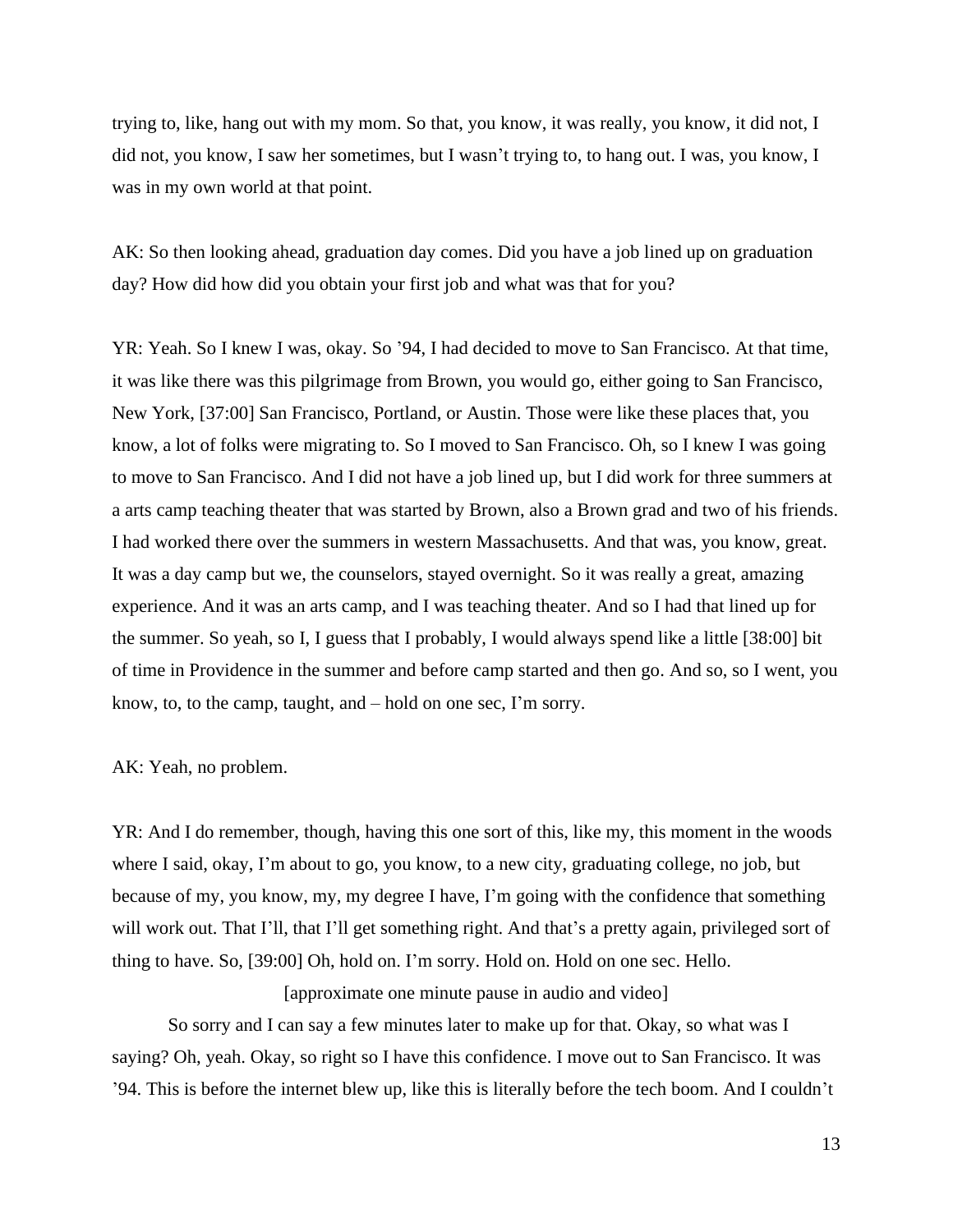get a job. I went on one, okay, no, this is what, I went on one audition. So, I got to San Francisco in like August, right. I went on one edition. I knew, you know, because I'd done theater, done theater. I went on one audition and I was like, I'm not trying to do this out [41:00] here. Like, if I was really trying to do this, I'd be in New York or LA or you know, and I need, I want a job, I want a job-job. And I think it wasn't until September, October, I remember not having, not being able to get a job. I did things like telemarketing. No, not telemarketing, doing like, you know, what was, there was like a very well-known women's, women's health care organization out there. I remember making calls for them, doing odd jobs, painting a room, like anything, and I had some savings.

But this is my, I still talk about this. This is my like, most humiliating moment. There was a temp agency I was trying to apply at that is well known, was well-known to be like women owned and like, really gets you interesting jobs. And some of the people that I knew had, you know, [42:00] gotten work through that. And I applied to this temp agency and I got a letter of rejection. And I was like, wait, you're not supposed to get a rejection letter from a temp agency! What is going on?

And so, but it was, I think it was maybe like that first three or four months, it was kind of piecing stuff together. You know, and not, not, you know, not, not, not really getting anything. Then I believe it was in the spring of that year, I had a, my friend who I was living with was working for this environmental organization. And they ended up, she ended up hiring me in Berkeley, UC Berkeley. And, and yeah, and so I started working with this environmental organization. And through that she had, she did work with Bella Abzug's organization, Bella Abzug the of, you know, historic [43:00] activists and she's a former congresswoman from New York, ran for mayor, real spitfire, she had the hats. She had started a women's organization, WEDO, Women's Environmental – Women's Environment and Development Organization. And they were doing work around enviro – looking at like development issues and also environmental issues around breast cancer and looking at, you know, this, these causes between environmental, the environment and women, you know, getting, getting breast cancer. And so they had a project that they were doing, looking at doing a conference in the Bay Area, in particular, this area in Richmond, California, which has the Chevron pump plant was there, they had higher elevation of cancer. And so I was hired to work on helping, you know, this conference. And that was [44:00]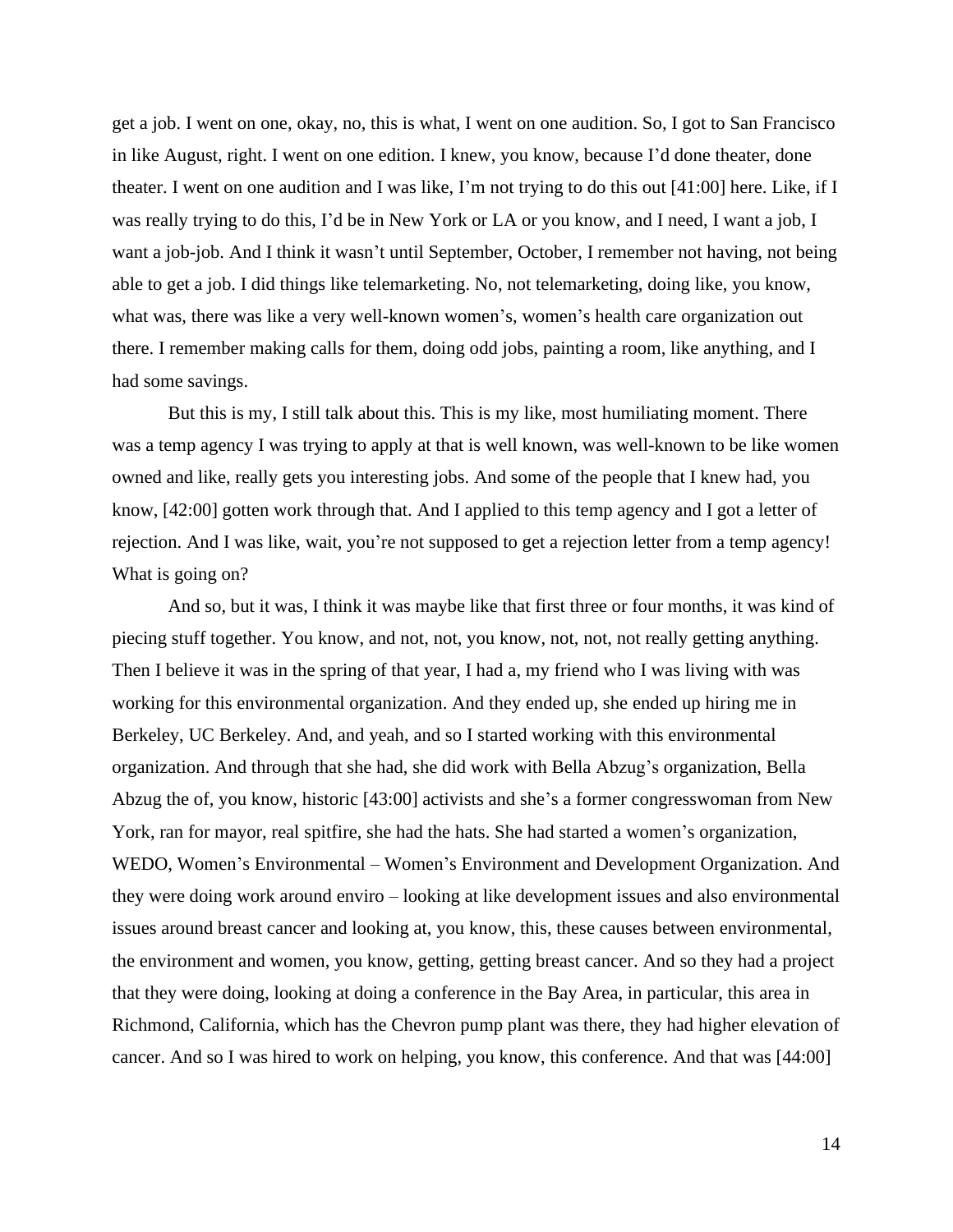like the first like, kind of job that I had. Through that, you know, I ended up working, you know, working with them on these iss, a couple of other things.

And then I, then I eventually was, got a job at the, The Lawyers Guild, which is a progressive law organization. And they were doing proj – like doing, they were doing things around the, the, this was like 8, '95. And Congress, Newt Gingrich had just taken over as Speaker of the House and passed his, what is it, what was it called? Contract with America. And it was their big right wing, you know, thing that they're still trying to do. You know, cutting taxes, cutting welfare, you know, increasing from [45:00] you know, imprisonment. And, and so the Lawyers Guild started this organizing project to fight Contract with America. And so I was working with them on that. And that was great. I mean, I was doing like really activist-y work. That – do you want me to continue because I can tell – That, so that led me to.

So I, just to go back for a second, I was talking about my theater experience, I also was very, as I you know, as I said, politically active, politically interested. So the other thing that I thought I was going to do is be a lawyer. So I had been, sort of those are the two things that had been, you know, in my head that I wanted to do. You know, either go into entertainment or theater, or directing, or something, or be a lawyer. So this was my phase where I was doing the real like activist work. And that led me to [46:00] applying to a city, the City Planning Program at Berkeley. And the reason why I did it is I had actually taken an urban city – So as I also mentioned, I felt like I got more, you know, really junior and senior year I really, that's when I learned how to navigate the classes that I wanted to take, you know. And I took this Urban Studies class, sei – I guess it was junior year, senior year, and I loved it. I was like, shit, I should have been Urban Studies major, like not political science. And so yeah, I got really into it. And that was an oh, you know, when I was looking at graduate programs and thinking about my next, my next move. Also encouraged by my mother who was like, "When you going back to school?" She was, you know, she was like, "Anybody can get a college degree." So, exactly, [47:00] exactly. So, so yeah, so I looked at, began looking into this, this program at UC Berkeley and UCLA, actually, and my idea was that I would do you know, my sort of grand idea was like, I'm going to do a joint program with law and planning, but I'm going to apply to the planning school first, because that'll help me get in to the law schools. And so I, I applied, I ended up going to Berkeley. And I guess I take the LSATs that, I guess I took the LSATs too, and the GRE. And I'm not a good test taker. I never have been. I didn't do great on the SATs. And anyway, I started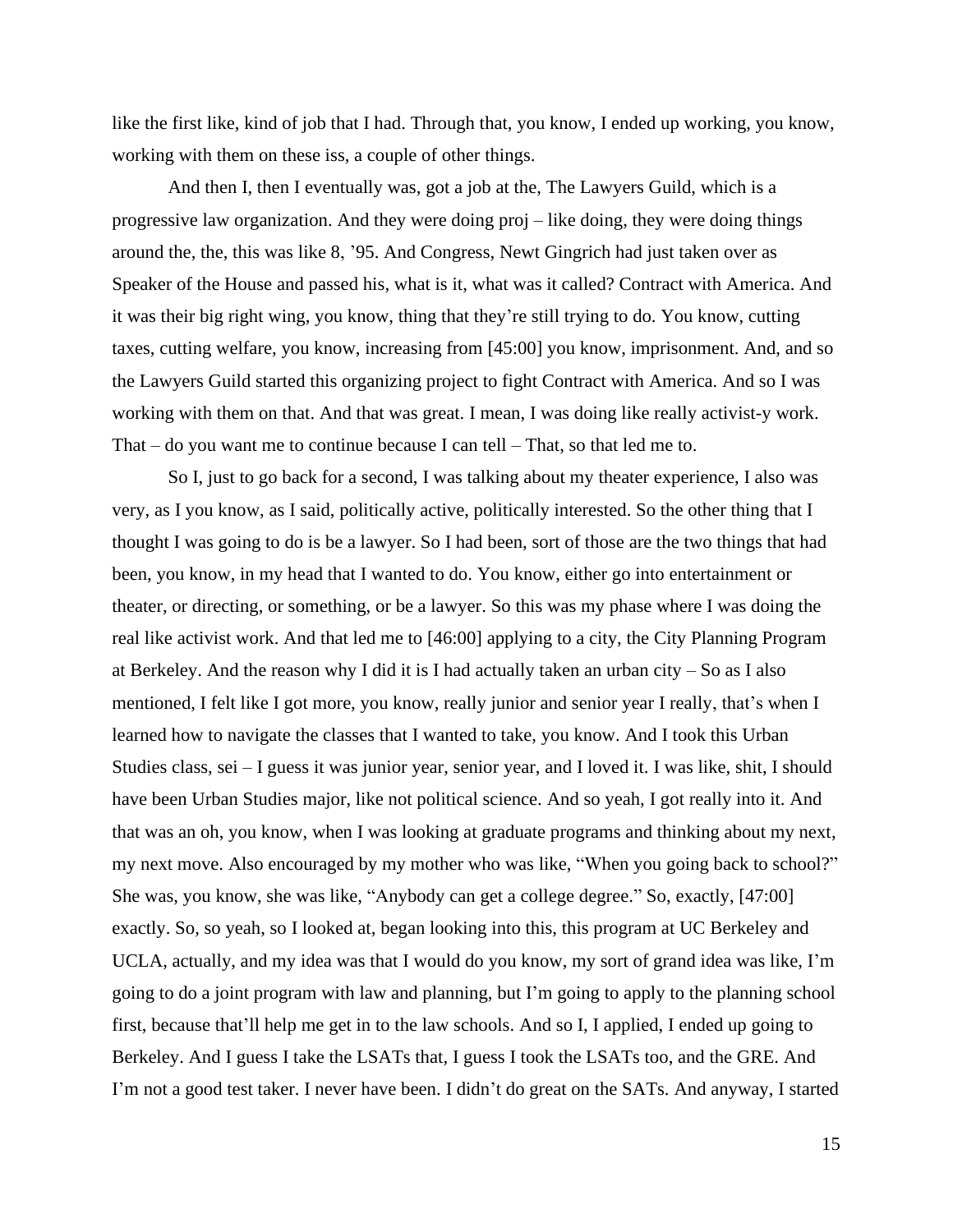my, that planning program, ended up applying to law school. And of course, you know, Berkeley is like the hardest, like if, like, the hardest law school to get into. My scores were not good. Did not get in. It's all a blessing [48:00] now. And yeah, so that plan was squashed.

But I was in this two-year master's program. And the thing that started to happen to me, though, is that the, that first year, at this point, I had not done anything artistic for like, three years. And I started to get really feel like a bit of a crisis, like what am I doing? Like, this is not, you know, this, I'm really missing something from my life. And that's actually when I discovered documentary. And it was because I worked with another Brown graduate who's my friend, who I'm still friends with, who had actually she had actually majored in, in semiotics or MCM, and she had like, familiarized, she knew cameras, and, and, and I had never, I'd never done it before. I mean, both – And she was a graduate program at SSC. And we both were [49:00] frustrated with our programs. And we came up one night with an idea to do a video for our class. Because I was like, I know how to write a paper. I'm, you know, I'm good. Like, I want to communicate these issues, these social issues, in another way that reaches more people. And, and that turned into our first video, my first video, that looked, was looking at the welfare reform changes at the time, and a video looking at how this black community in San Francisco were sort of grappling with these changes. And that became my first video and that was my first aha moment around documentary film. It's like, oh, this fulfills my activist and trying to say something and also my creative spirit and storytelling, you know, and wanting to be a storyteller. [50:00]

AK: So we are running up on time a little bit, and you've had such a rich career. Do you just have any highlights or even lowlights, any points in your career that you really want to mention in, for this historical record?

YR: Yeah. As I said, I can go like five minutes longer too. Yeah, you know, part of career stuff for me, was figuring out what I didn't want to do. So as I said, you know, when I was in that graduate program, and I realized, hm, this is, you know, I don't think I want to be a city planner. What I did in that program, and I finished the program, got my master's, but I actually the, one of the first things that I did is work on an oral history project for the Oakland Museum, looking at the sort of racial, the history of sort of racial demographics in [51:00] Oakland. I worked at a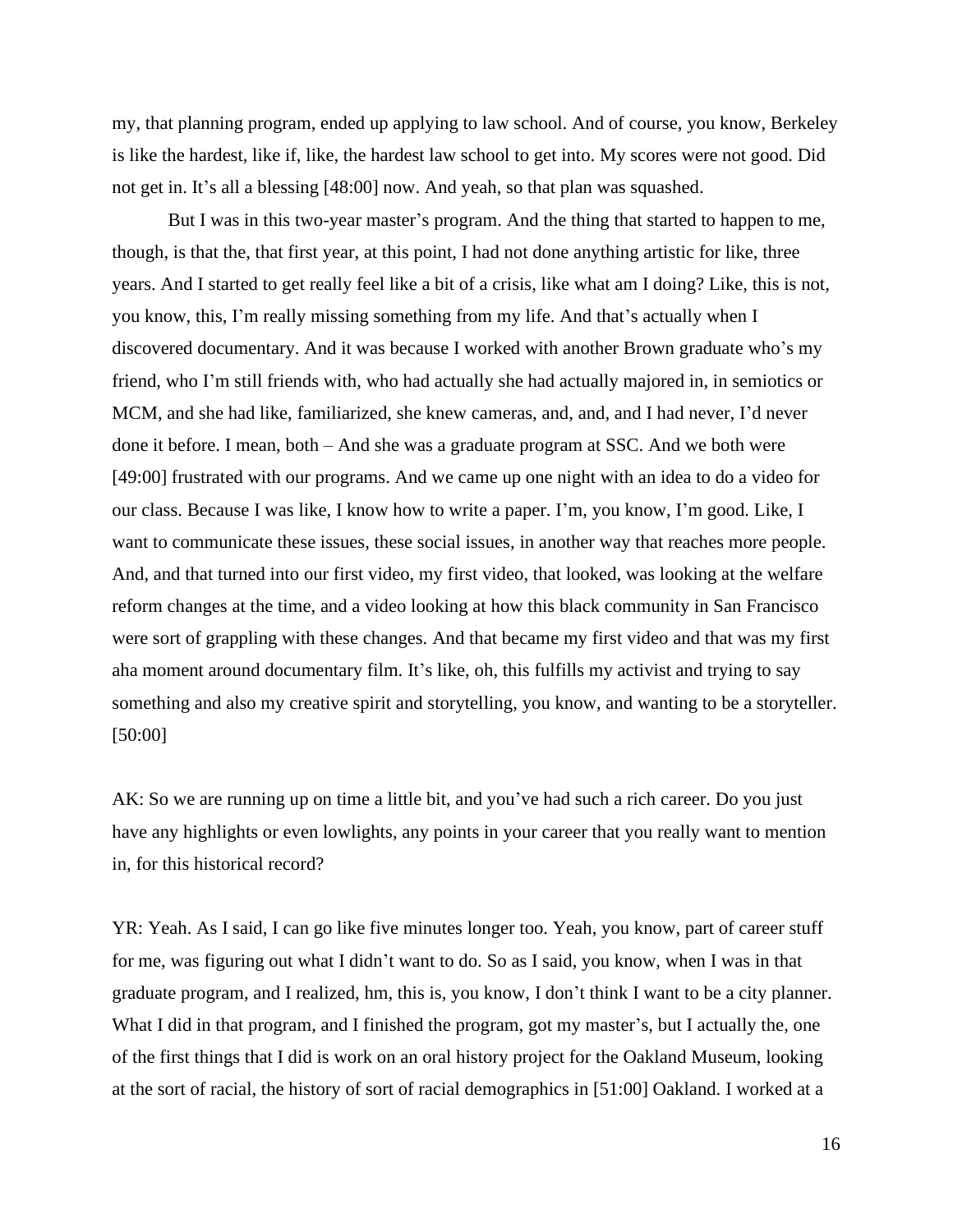planning program, planning agency in their media department. So worked with a person who's hired to like shooting videos about these developments. So I really tried to make it my you know, to, to make it particular to focus on what I was increasingly interested in. And, you know, yeah, so that was, that was how I, how I navigated that. But when I graduated, I was like, I really want to try documentary film and I moved back to New York. I worked through, there's actually some Brown, some friends of mine from Brown, who were working for a documentary film company. And I met a voluntary, like working with this film company through those connects. Then ended up at a production company [52:00] with a filmmaker who became a mentor to me. And that was the first, my first film, I was like, a production coordinator, and really understanding the, the, the office and the ebb and flow of production. And then I, so I was freelancing.

And then I actually went over to ABC News, I had an opportunity and I'd always been interested in the news, but never, never taken any journalism classes, never worked on a paper, but ended up being hired, I think, because of my background in in documentary. And I worked at the, I worked for the investigative news department for four years. And that was a really great training for me, in that I was, you know, having to pitch, pitch stories, write scripts, work with the editor, and the cinematographer. And I will say this, you know, it really is about, I did not, you know, I came, I didn't have, I hadn't [53:00] gone to film school, I hadn't gone to journalism school. But I, you know, part of, like, part of my experience, and, and, you know, I tell my students, this too, because I started a documentary program at a journalism school, is that, you know, having mentors, watching, you know, watching your mentors work, watching your colleagues work, taking from that, what you can use in your own work, and then also in, in documentary, watching videos and news pieces, and whatever it is, and seeing what it is you like and what you want to try. I mean, learning by observation I think is super important. And taking risks, that's the other thing.

So, I was at ABC News for four years, I knew I wanted to get back to longform documentary, and I was looking for ways to do that. And I applied [54:00] to a journalism pro, a journalism fellowship, which you basically like pitch them a story and they bring you to, to Johns Hopkins School of International Studies. And you, you know, work on your, your, your, work on your story. It's mostly print journalists and they have a few radio or video journalists, what they called that the time. And then you go overseas and shoot your story, write your story, and then you come back. It's like a semester long program. No longer exists, which is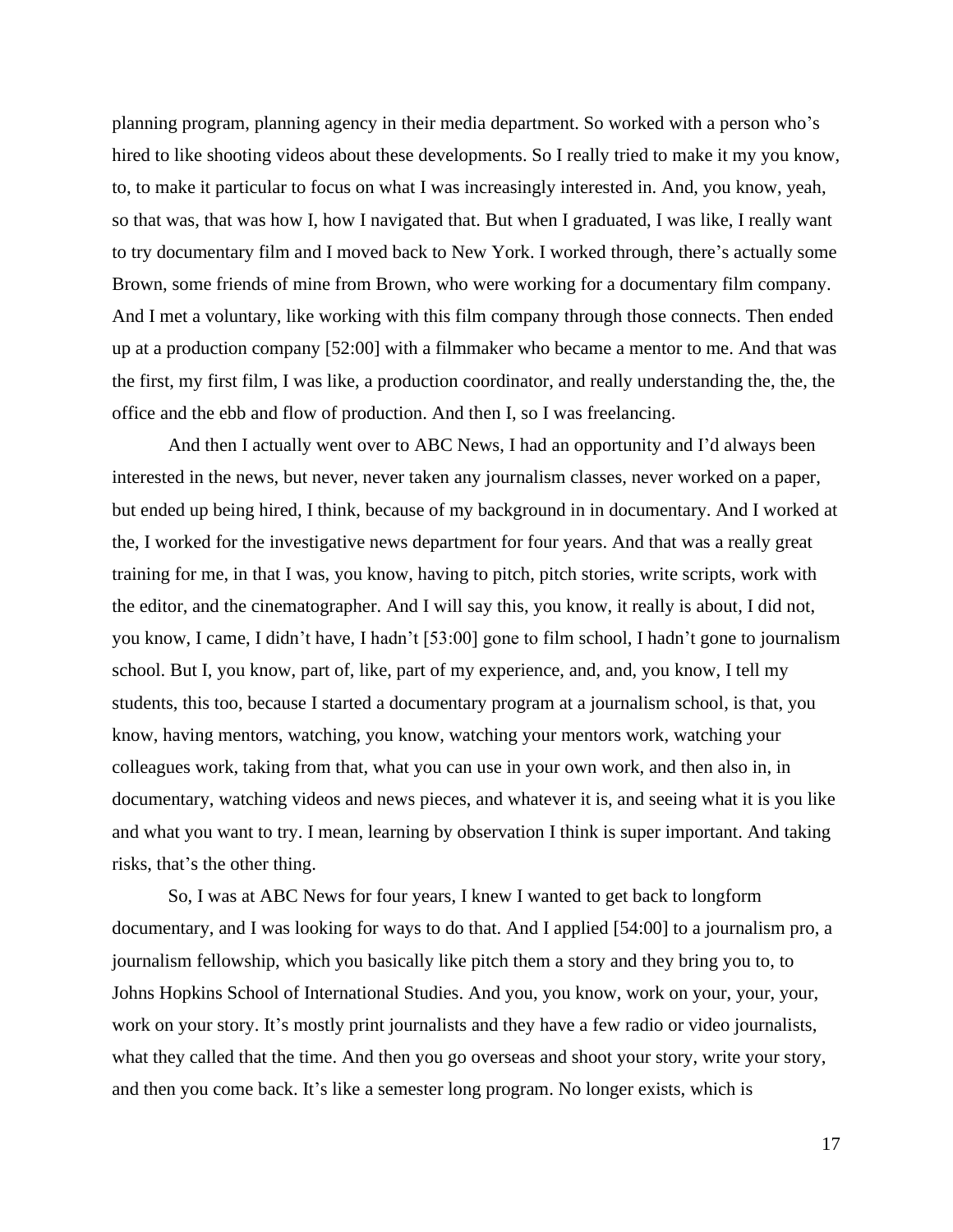unfortunate. But that, that fellowship brought me to South Africa and that eventually became my first film. And I, you know, the, the risk is that I took this leave of absence from ABC and I decided not to come back and I decided to, [55:00] you know, what, what I, what I shot there was, you know, I decided that this could be a film. And that was the risk, right, I did not have any, you know, I left ABC, I left comfort, left healthcare, left retirement. But it was a risk that I wanted to take because I wanted to, you know, pursue this, this, even if I didn't know it would come out to be a successful film. So that was that is one of the things that I think is really important that you have to take risks. Also too, writing, learning, knowing how to write, and part of documentary film, a big part of it is writing. Writing treatments, writing pitches, and, and figuring out how you're going to make money, you know, because that is, it's not something that you go to school, and then you immediately get a job.

But that just lastly, I'll say too, you said highs and lows. [56:00] So I started on that, that film. And you know, meanwhile, taking different jobs in between my work to Democracy Now, as a producer, then went back to South Africa, when you know, when I got some more funding, continued to film, and then I applied for a Fulbright. So fellowships have also been very, very helpful in my career. And, and that brought me to Brazil. So I was in Brazil for a year, almost a year, made another short film, learning Portuguese, it was an amazing experience, and then came back in 2007. And I was like okay, I have to finish *Promised Land*, you know, did the whole grant writing all that kinds of things that you do, and was working on, working for another media organization, and then the economy crashed in 2008, or the [57:00] early – late 2007. Crash crash. Everything dried up, no mon, like it was dry, right? No grant money, every, no job. And I had to temp, going back to temping. And at this time, I'm like, 35, I'm not young. I mean, I'm not like super young. Of course, I look back now, that's young. But, yeah, 35, I think. And I have to temp. And I get a job, get a temp job, this time, I get the temp job. And I'm also at the same time waiting to hear from PBS what they were going to give me funding, completion funding, for *Promised Land*. But yeah, so I'm like filing papers. And I was like, I just came from a Fulbright, I have a master's degree, and I'm like filing papers and being told not to play on the internet. And I was like, what is going on? [58:00] But you know, I have to work, I have to make money. So, so I temp, and it's at that time that I say, you know, if I'm going to be in this business, I really need to figure out, you know, have a steady, figure out a way to have a steady income.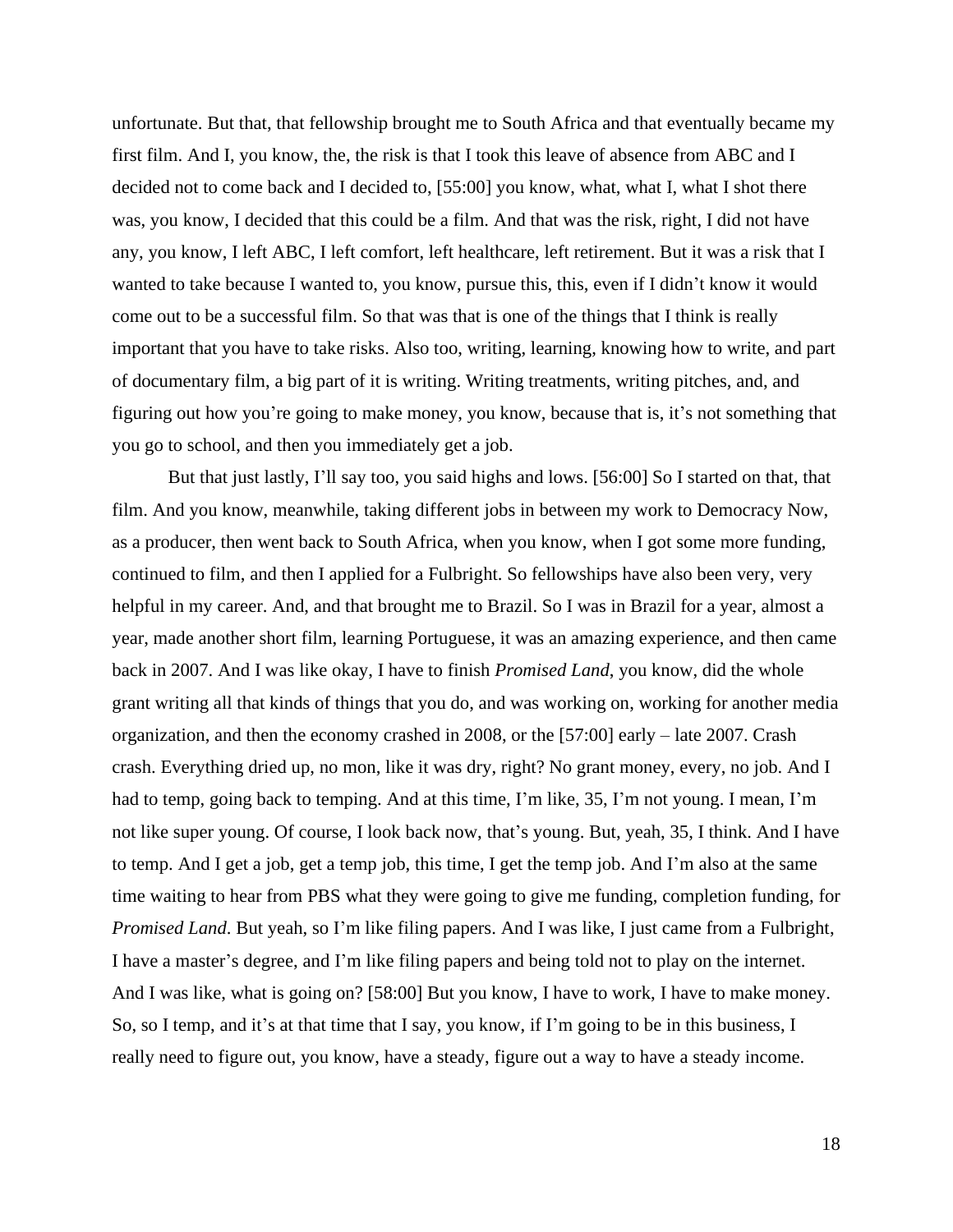And my mom had taught, as I said, and I, that it always seemed like a way to do your art and to, to have a steady income, have some security.

And so at that point,  $I - Oh$ , so what happened was the funding came through from for PBS. And when that came through, I started to reach out to all my academic contacts and say, you know, my film is premiering on PBS. And these are the kind of classes that I can offer. Grant writing, production, blah, blah, blah. And that's how I began my relationship with CUNY, the Newmark Graduate School of Journalism. [59:00] And I ended up teaching various classes, Broadcast News, what they called broadcasting at the time, and International Recording, and then I started the documentary program there. Alright, so that's the whole, the whole shebang.

AK: That's fantastic. That's incredible work. And just really quickly, how is that program going now?

YR: It's great. It started as one, as literally a class that I taught, like a one semester. At the same time, so that was in 2010 or 20, 2012 when I started teaching it, and of course, the documentary industry has boomed and grown so much, much more than you know, when I started, you know. We didn't have streamers, we didn't have, so it's I, did, the Doc Program has now, you know, [1:00:00] it started as one class, then a two-semester class, and now, then last year it became a program actually, it was last year. And it's, it's great. It's, you know, the, the, the university has been super behind it. It's great that it's part of the journalism program. So they're getting the journalism, I call it where journalism meets documentary that were the, you know, journalism and reporting meet the art of film. And, yeah, it's great. And I'm excited to see because literally last year, and of course, the pandemic. So it did kind of, did curtail our program. But that was the year it became a full-fledged program. So this year, we're still remote at this point, but next semester, I think we'll at least be hybrid. And, and yeah, it's, it's great. And I really enjoy, you know, I really enjoy teaching, and the students are, are great, and they're graduate students. And I've hired some of them, you know, on my [1:01:00] projects, or hook them up with documentary companies. Yeah.

AK: Fantastic. Well, before we officially close, is there anything else you would like to share that you were hoping to share with me today that I didn't get to ask you about?